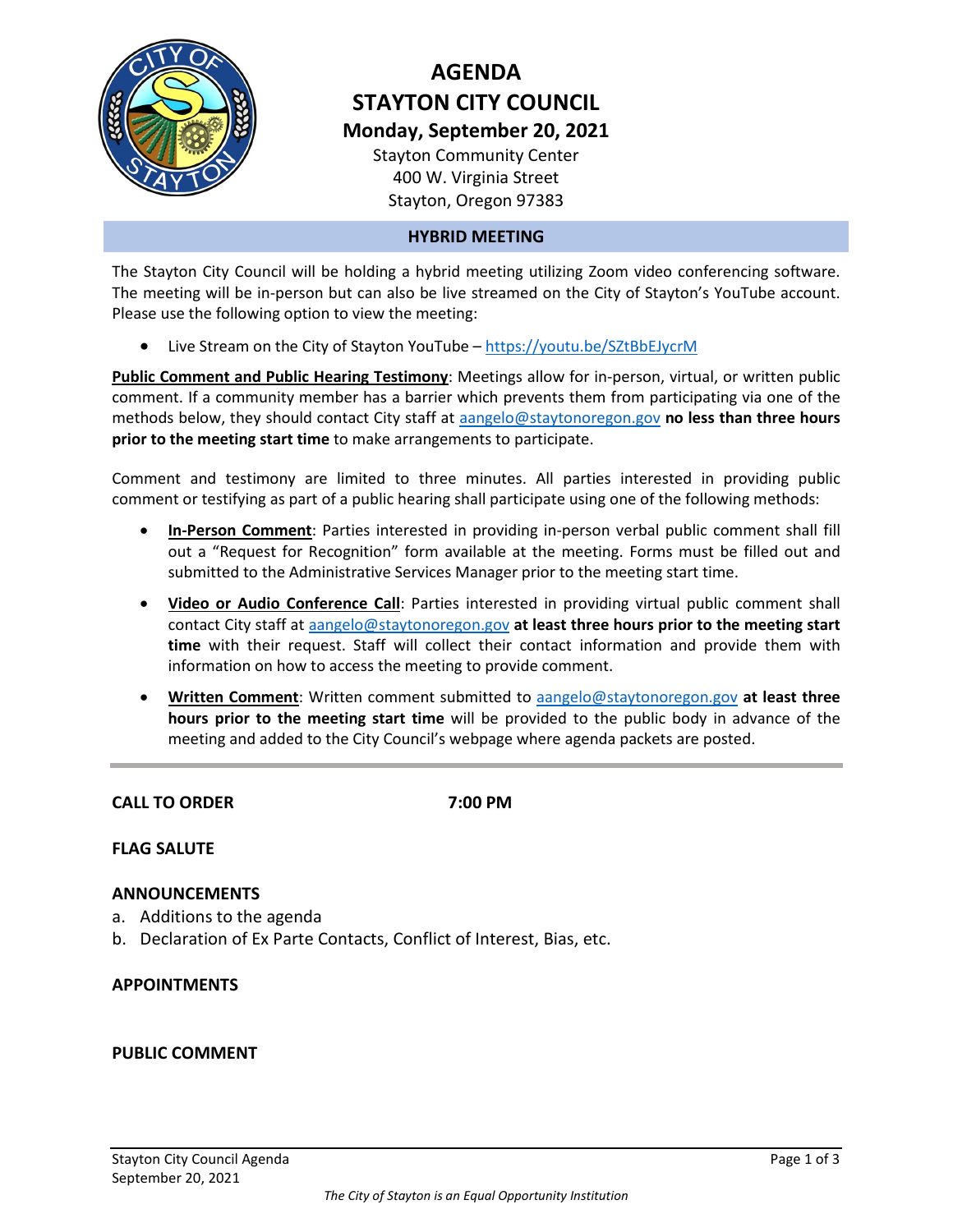#### **CONSENT AGENDA**

a. August 16, 2021 City Council Minutes

#### **PUBLIC HEARING**

#### **GENERAL BUSINESS**

### **Executive Session News Media Attendance Policy ACTION**

- a. Staff report Keith Campbell
- b. Public comment
- c. Council discussion
- d. Council decision

#### **Annual TMDL Report Action** Action Action Action Action Action Action Action Action Action Action Action Action Action Action Action Action Action Action Action Action Action Action Action Action Action Action Action Actio

- a. Staff report Lance Ludwick
- b. Public comment
- c. Council discussion
- d. Council decision

#### **COMMUNICATIONS FROM CITY STAFF**

#### **COMMUNICATIONS FROM MAYOR AND COUNCIL**

a. Appointment of a Pro-Tem City Manager – Mayor Porter

#### **ADJOURN**

*The meeting location is accessible to persons with disabilities. A request for an interpreter for the hearing impaired or other accommodations for persons with disabilities should be made at least 48 hours prior to the meeting. If you require special accommodations contact City Hall at (503) 769-3425.*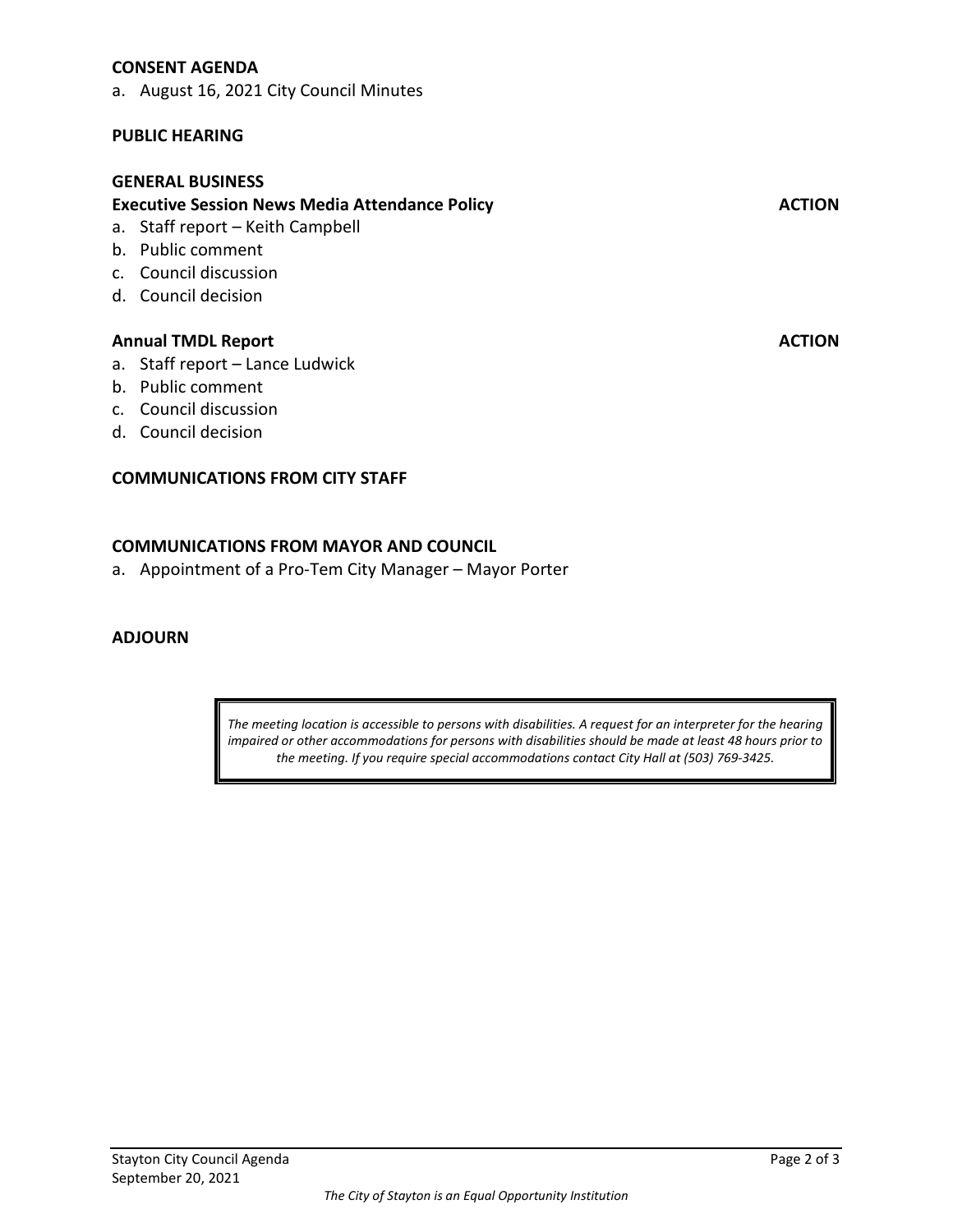#### **CALENDAR OF EVENTS SEPTEMBER 2021**

| SEPTEIVIBER ZUZT      |                                                |                                                               |           |                                 |  |
|-----------------------|------------------------------------------------|---------------------------------------------------------------|-----------|---------------------------------|--|
| Monday                | September 20                                   | <b>City Council</b>                                           | 7:00 p.m. | https://youtu.be/SZtBbEJycrM    |  |
| Monday                | September 27                                   | <b>Planning Commission</b>                                    | 7:00 p.m. | https://youtu.be/E8xrfoesOYE    |  |
| <b>OCTOBER 2021</b>   |                                                |                                                               |           |                                 |  |
| Monday                | October 4                                      | City Council                                                  | Cancelled |                                 |  |
| Tuesday               | October 5                                      | <b>Parks and Recreation Board</b>                             | 6:00 p.m. | <b>Stayton Community Center</b> |  |
| Monday                | October 11                                     | <b>City Council Special Session</b>                           | 7:00 p.m. | https://youtu.be/uPKrDjf9ODk    |  |
| Tuesday               | October 12                                     | Commissioner's Breakfast                                      | 7:30 a.m. | Covered Bridge Café             |  |
| Monday                | October 18                                     | City Council                                                  | 7:00 p.m. | https://youtu.be/PxPkog0md6o    |  |
| Wednesday             | October 20                                     | Library Board                                                 | 6:00 p.m. | <b>Stayton Public Library</b>   |  |
| Monday                | October 25                                     | <b>Planning Commission</b>                                    | 7:00 p.m. | https://youtu.be/0R_7qzP3kBE    |  |
| <b>NOVEMBER 2021</b>  |                                                |                                                               |           |                                 |  |
| Monday                | November 1                                     | City Council                                                  | 7:00 p.m. | https://youtu.be/dW5TOolK7SE    |  |
| Tuesday               | November 2                                     | Parks and Recreation Board                                    | 6:00 p.m. | <b>Stayton Community Center</b> |  |
| Tuesday               | November 9                                     | Commissioner's Breakfast                                      | 7:30 a.m. | Covered Bridge Café             |  |
| Thursday              | November 11                                    | CITY OFFICES CLOSED IN OBSERVANCE OF VETERANS DAY             |           |                                 |  |
| Monday                | November 15                                    | City Council                                                  | 7:00 p.m. | https://youtu.be/qbAmbDOMW00    |  |
| Wednesday             | November 17                                    | <b>Library Board</b>                                          | 6:00 p.m. | <b>Stayton Public Library</b>   |  |
| Thursday              | November 25                                    |                                                               |           |                                 |  |
| Friday                | November 26                                    | CITY OFFICES CLOSED IN OBSERVANCE OF THANKSGIVING HOLIDAY     |           |                                 |  |
| Monday                | November 29                                    | <b>Planning Commission</b>                                    | 7:00 p.m. | https://youtu.be/ZuDsDpjj7RM    |  |
| <b>DECEMBER 2021</b>  |                                                |                                                               |           |                                 |  |
| Monday                | December 6                                     | <b>City Council</b>                                           | 7:00 p.m. | https://youtu.be/VvVRbruROHs    |  |
| Tuesday               | December 7                                     | <b>Parks and Recreation Board</b>                             | 6:00 p.m. | <b>Stayton Community Center</b> |  |
| Tuesday               | December 14<br><b>Commissioner's Breakfast</b> |                                                               | 7:30 a.m. | Covered Bridge Café             |  |
| Wednesday             | December 15<br>Library Board                   |                                                               | 6:00 p.m. | <b>Stayton Public Library</b>   |  |
| Monday<br>December 20 |                                                | <b>City Council</b>                                           | 7:00 p.m. | https://youtu.be/LIrQvLlwc30    |  |
| Thursday              | December 23                                    | CITY OFFICES CLOSE AT NOON IN OBSERVANCE OF CHRISTMAS HOLIDAY |           |                                 |  |
| Friday                | December 24                                    | CITY OFFICES CLOSED IN OBSERVANCE OF CHRISTMAS HOLIDAY        |           |                                 |  |
| Monday                | November 29                                    | <b>Planning Commission</b>                                    | 7:00 p.m. | https://youtu.be/mYbCc-mXls4    |  |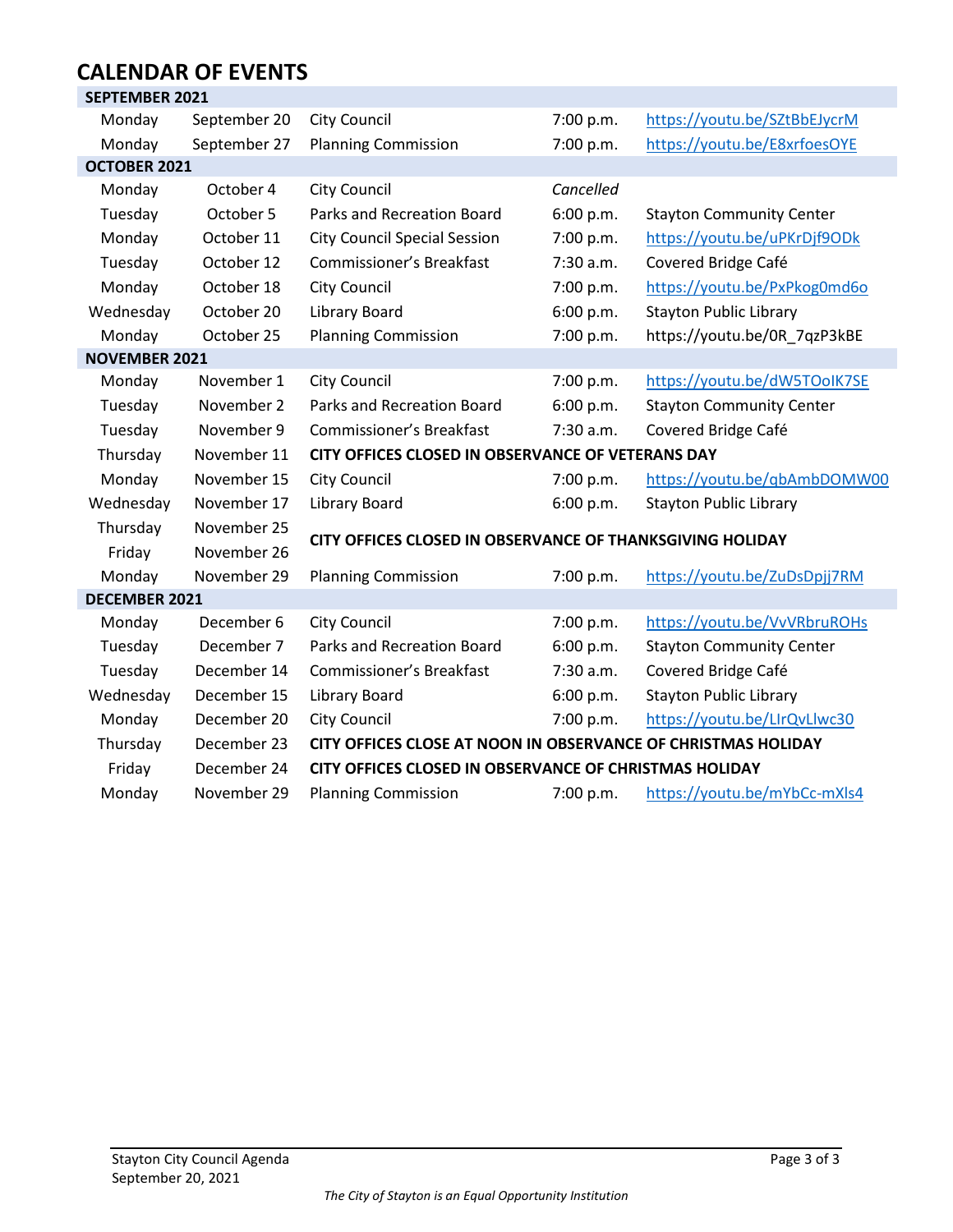### **City of Stayton City Council Minutes August 16, 2021**

### **LOCATION:** STAYTON COMMUNITY CENTER, 400 W. VIRGINIA, STAYTON **Time Start:** 7:04 P.M. **Time End:** 9:06 P.M.

# **COUNCIL MEETING ATTENDANCE LOG**

| <b>COUNCIL</b>                         | <b>STAYTON STAFF</b>                                         |
|----------------------------------------|--------------------------------------------------------------|
| <b>Mayor Henry Porter</b>              | Alissa Angelo, Assistant City Manager / ASM                  |
| <b>Councilor Paige Hook</b>            | Keith Campbell, City Manager                                 |
| <b>Councilor Ben McDonald</b>          | Dan Fleishman, Director of Planning & Development (via Zoom) |
| Councilor Christopher Molin (via Zoom) | David Frisendahl, Police Chief (excused)                     |
| <b>Councilor Jordan Ohrt</b>           | Lance Ludwick, Public Works Director (via Zoom)              |
| <b>Councilor David Patty</b>           | Janna Moser, Library Director (via Zoom)                     |
|                                        | Susannah Sbragia, Finance Director (via Zoom)                |
|                                        |                                                              |

| <b>AGENDA</b>                                                            | <b>ACTIONS</b>                                                                                                                                                           |  |  |  |
|--------------------------------------------------------------------------|--------------------------------------------------------------------------------------------------------------------------------------------------------------------------|--|--|--|
| <b>Announcements</b>                                                     |                                                                                                                                                                          |  |  |  |
| a. Additions to the agenda                                               | None.                                                                                                                                                                    |  |  |  |
| b. Declaration of Ex Parte Contacts, Conflict of Interest,<br>Bias, etc. | None.                                                                                                                                                                    |  |  |  |
| <b>Appointments</b>                                                      | None.                                                                                                                                                                    |  |  |  |
| <b>Public Comment</b>                                                    | None.                                                                                                                                                                    |  |  |  |
| <b>Consent Agenda</b>                                                    |                                                                                                                                                                          |  |  |  |
| a. August 2, 2021 City Council Minutes                                   | Motion from Councilor Patty, seconded by Councilor Hook,<br>to approve the Consent Agenda as presented. Motion<br>passed 5:0.                                            |  |  |  |
| <b>Public Hearing</b>                                                    | None.                                                                                                                                                                    |  |  |  |
| <b>General Business</b>                                                  |                                                                                                                                                                          |  |  |  |
| <b>City Council Minutes</b>                                              |                                                                                                                                                                          |  |  |  |
| a. Staff Report - Alissa Angelo                                          | Ms. Angelo reviewed the staff report.                                                                                                                                    |  |  |  |
| b. Public Comment                                                        | None.                                                                                                                                                                    |  |  |  |
| <b>Council Discussion</b><br>C.                                          | Council discussion on tie vote and approval when not in<br>attendance at a meeting.                                                                                      |  |  |  |
| d. Council Decision                                                      | Motion from Councilor Patty, seconded by Councilor Ohrt, to<br>approve the City Council minutes from June 21, 2021 and<br>July 19, 2021 as presented. Motion passed 5:0. |  |  |  |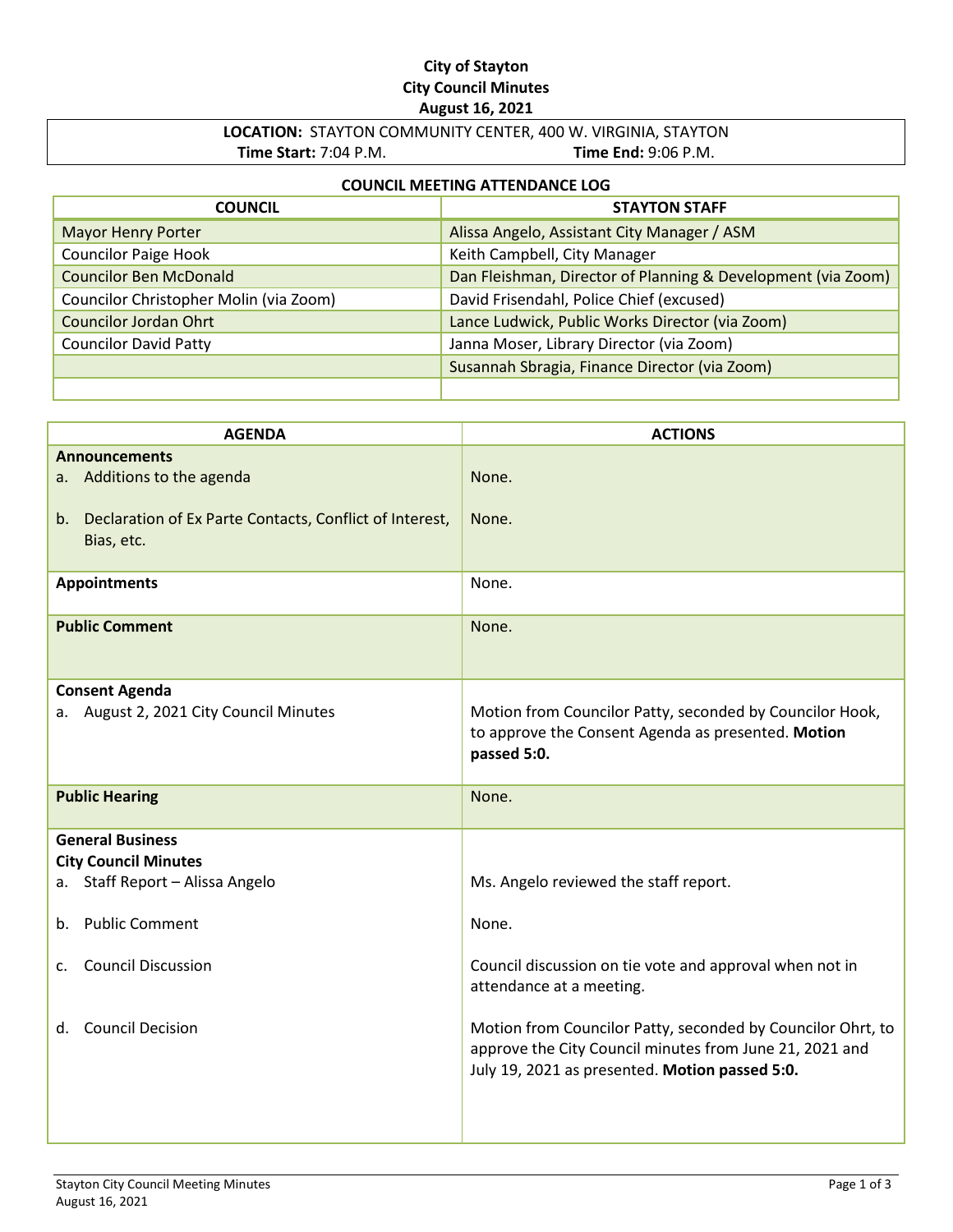| Resolution No. 1029, Revised Fees and Charges for<br>Various City Services for the 2021-22 Fiscal Year                                                                                             |                                                                                                                                                                                                        |
|----------------------------------------------------------------------------------------------------------------------------------------------------------------------------------------------------|--------------------------------------------------------------------------------------------------------------------------------------------------------------------------------------------------------|
| a. Staff Report - Susannah Sbragia                                                                                                                                                                 | Ms. Sbragia reviewed the staff report.                                                                                                                                                                 |
| <b>Public Comment</b><br>b.                                                                                                                                                                        | None.                                                                                                                                                                                                  |
| <b>Council Discussion</b><br>C.                                                                                                                                                                    | Council discussion on proposed fees and affordability for<br>community members.                                                                                                                        |
| <b>Council Decision</b><br>d.                                                                                                                                                                      | Motion from Councilor Hook to increase drop-in rates 5%<br>above current rates. Councilor Hook rescinded the motion.                                                                                   |
|                                                                                                                                                                                                    | Motion from Councilor McDonald, seconded by Councilor<br>Patty, to leave current rates in place.                                                                                                       |
|                                                                                                                                                                                                    | Council Discussion: Discussion on recent increases to Pool<br>rates.                                                                                                                                   |
|                                                                                                                                                                                                    | Motion passed 5:0.                                                                                                                                                                                     |
| Resolution No. 1030, Establishing Rates for Solid Waste<br>Management in the City of Stayton as Requested by<br><b>United Disposal Services (DBA Republic Services of</b><br><b>Marion County)</b> |                                                                                                                                                                                                        |
| a. Staff Report - Keith Campbell                                                                                                                                                                   | Mr. Campbell reviewed the staff report.                                                                                                                                                                |
| <b>Public Comment</b><br>b.                                                                                                                                                                        | None.                                                                                                                                                                                                  |
| <b>Council Discussion</b><br>C.                                                                                                                                                                    | Council discussion on rates, a cap on the CPI, and future<br>increases.                                                                                                                                |
| d. Council Decision                                                                                                                                                                                | Motion from Councilor Hook to approve Resolution No. 1030<br>as amended with a 5.7% increase and staff's suggested<br>language to section 2 of the Resolution. Motion died due to<br>lack of a second. |
|                                                                                                                                                                                                    | Motion from Councilor Patty, seconded by Councilor Ohrt, to<br>approve Resolution No. 1030 as amended with staff's<br>suggested language to section 2 of the Resolution.                               |
|                                                                                                                                                                                                    | Council Discussion: Councilor Hook stated she is not in<br>support of the motion. Councilor question on franchise fees<br>collected.                                                                   |
|                                                                                                                                                                                                    | Motion passed 4:1 (Hook).                                                                                                                                                                              |
| <b>Communications from City Staff</b>                                                                                                                                                              |                                                                                                                                                                                                        |
| a. American Rescue Plan Act Update                                                                                                                                                                 | Mr. Campbell provided an update regarding the American<br>Rescue Plan Act.                                                                                                                             |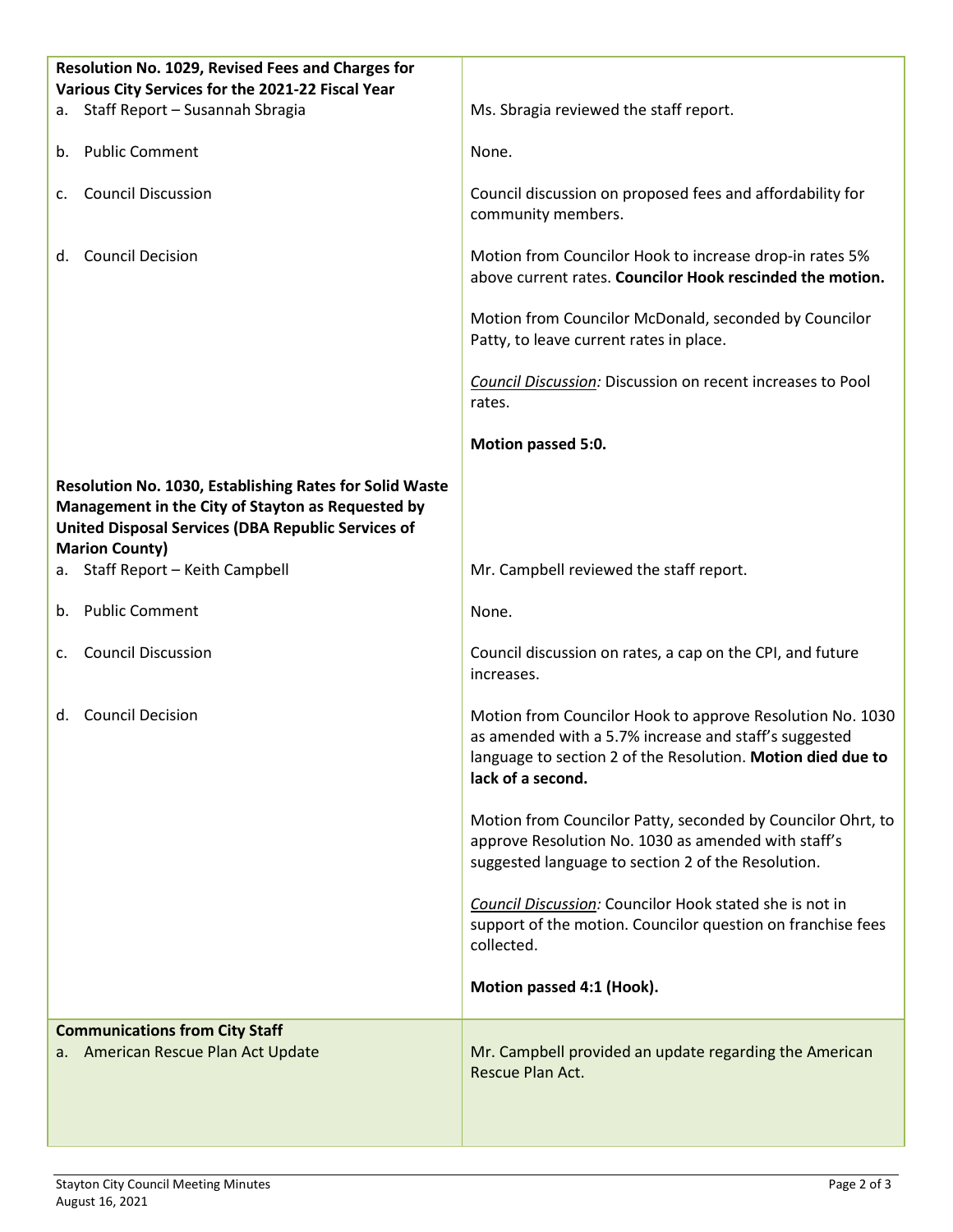| <b>Communications from Mayor and City Council</b> | None. |  |  |  |  |
|---------------------------------------------------|-------|--|--|--|--|
|                                                   |       |  |  |  |  |

APPROVED BY THE STAYTON CITY COUNCIL THIS 20<sup>TH</sup> DAY OF SEPTEMBER 2021, BY A \_\_\_\_ VOTE OF THE STAYTON CITY COUNCIL.

|       | Bv:                                                                                                                             |  |
|-------|---------------------------------------------------------------------------------------------------------------------------------|--|
|       | Henry A. Porter, Mayor                                                                                                          |  |
| Date: | Attest:<br><u> 1980 - Jan Stern Harry Harry Harry Harry Harry Harry Harry Harry Harry Harry Harry Harry Harry Harry Harry H</u> |  |
|       | Keith D. Campbell, City Manager                                                                                                 |  |
| Date: | Transcribed by: 1999 and 2008 and 2009 and 2009 and 2009 and 2009 and 2009 and 2009 and 2009 and 200                            |  |
|       | Alissa Angelo, Assistant City Manager / ASM                                                                                     |  |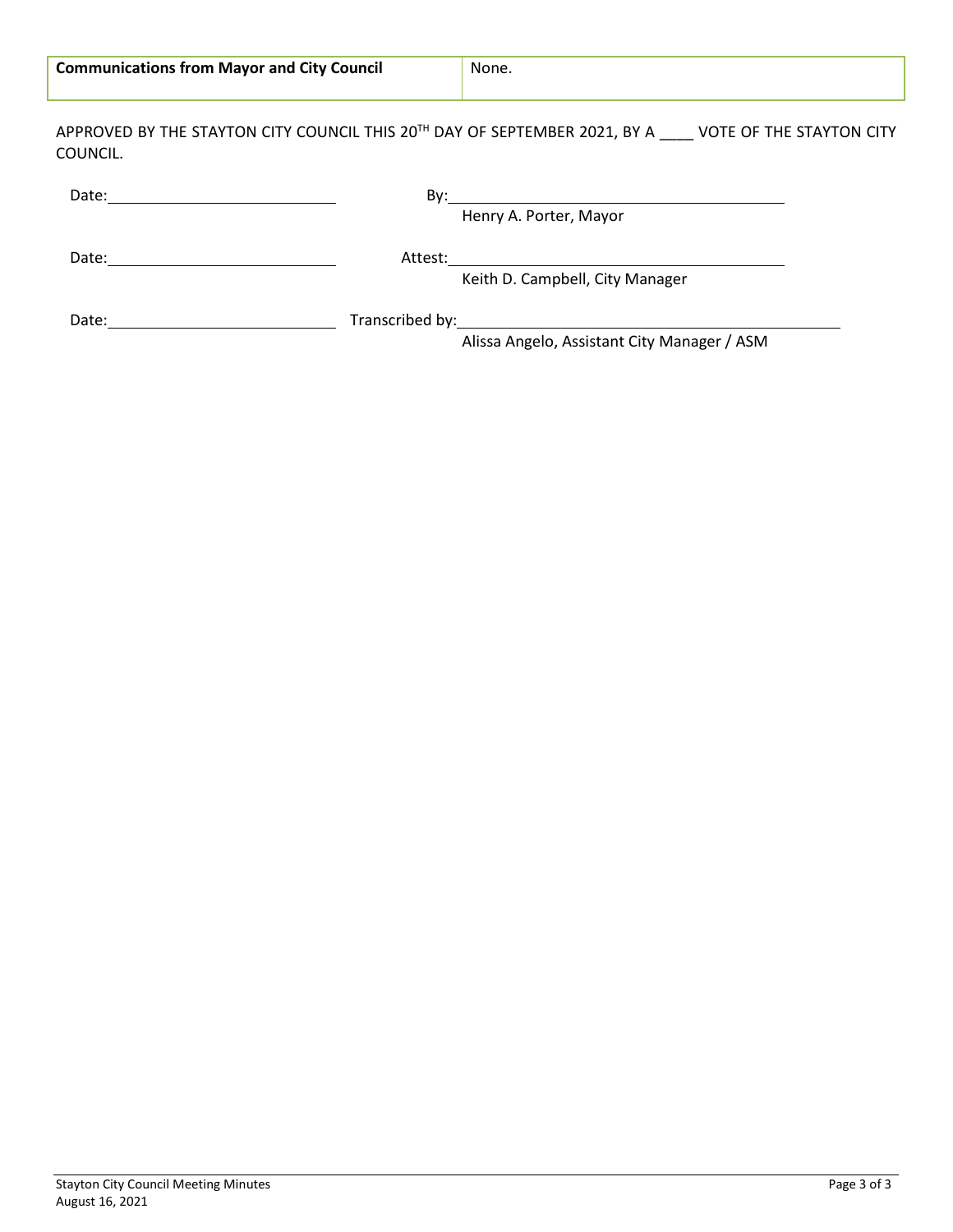

# **CITY OF STAYTON**

# M E M O R A N D U M

| TO:             | Mayor Henry A. Porter and the Stayton City Council    |
|-----------------|-------------------------------------------------------|
| <b>FROM:</b>    | <b>Keith Campbell, City Manager</b>                   |
| <b>DATE:</b>    | September 20 <sup>th</sup> , 2021                     |
| <b>SUBJECT:</b> | <b>Executive Session News Media Attendance Policy</b> |

#### **ISSUE**

Shall the City of Stayton create a formal definition of "news media" to align with the intent of ORS 192.660(4).

#### **ENCLOSURE(S)**

• Resolution 1031 – Executive Session News Media Attendance Policy

#### **BACKGROUND INFORMATION**

Oregon Public Meetings Law explicitly allows representatives of the "news media" to attend certain executive sessions of the governing body as defined in ORS 192.660(4). When the law was passed there was a clear intent and definition of "news media." Technological advances have resulted in the development of communication mechanisms allowing essentially any individual to promulgate and disseminate information.

A review of the law, and its intent finds that in that absence of a statutory definition of "news media" as that term is used in ORS 192.660(4) it would be appropriate to adopt a policy that implements the intent of the public meetings law relating to executive session attendance without precluding attendance by internet-based or other "non-traditional" information disseminators that are institutionalized and committed to compliance with ORS 192.660(4).

The enclosed resolution formally defines "news media" and provides a framework for other individuals, entities, and organizations to be formally recognized as "news media." The intent of this resolution is to meet the intent and spirit of ORS 192.660(4) while also allowing for the reasonable protection and sanctity of the executive sessions.

# **FISCAL IMPACT**

None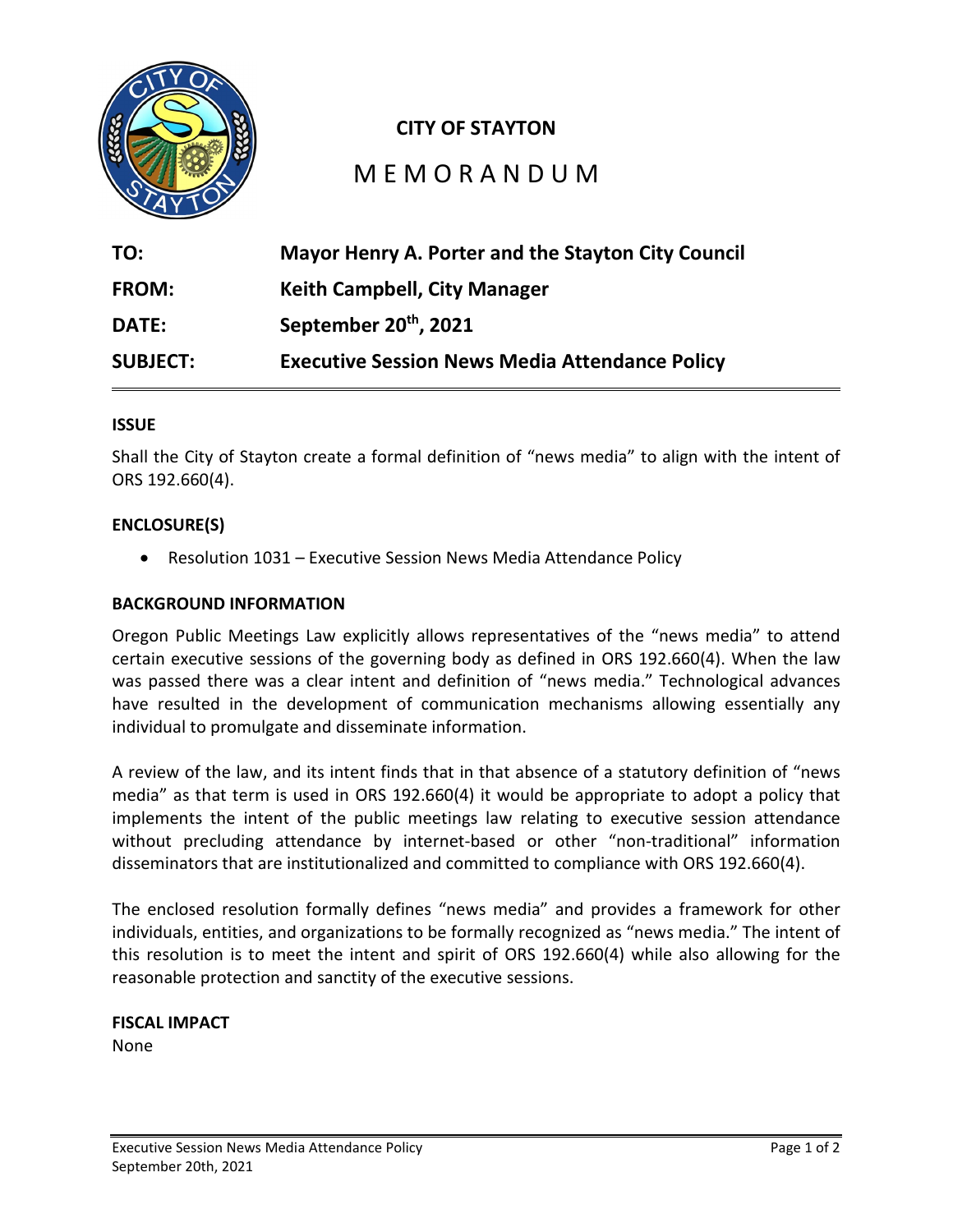# **STAFF RECOMMENDATION**

Staff recommends approval of the proposed Resolution.

### **OPTIONS AND MOTIONS**

- 1. Approval the proposal as presented
	- Motion to approve Resolution No. 1031 as presented.
- 2. Approve the proposal with changes, additions, retractions, or modifications.
	- Motion to approve Resolution No. 1031, as amended…
- 3. Reject proposal; Take no action
	- No motion necessary.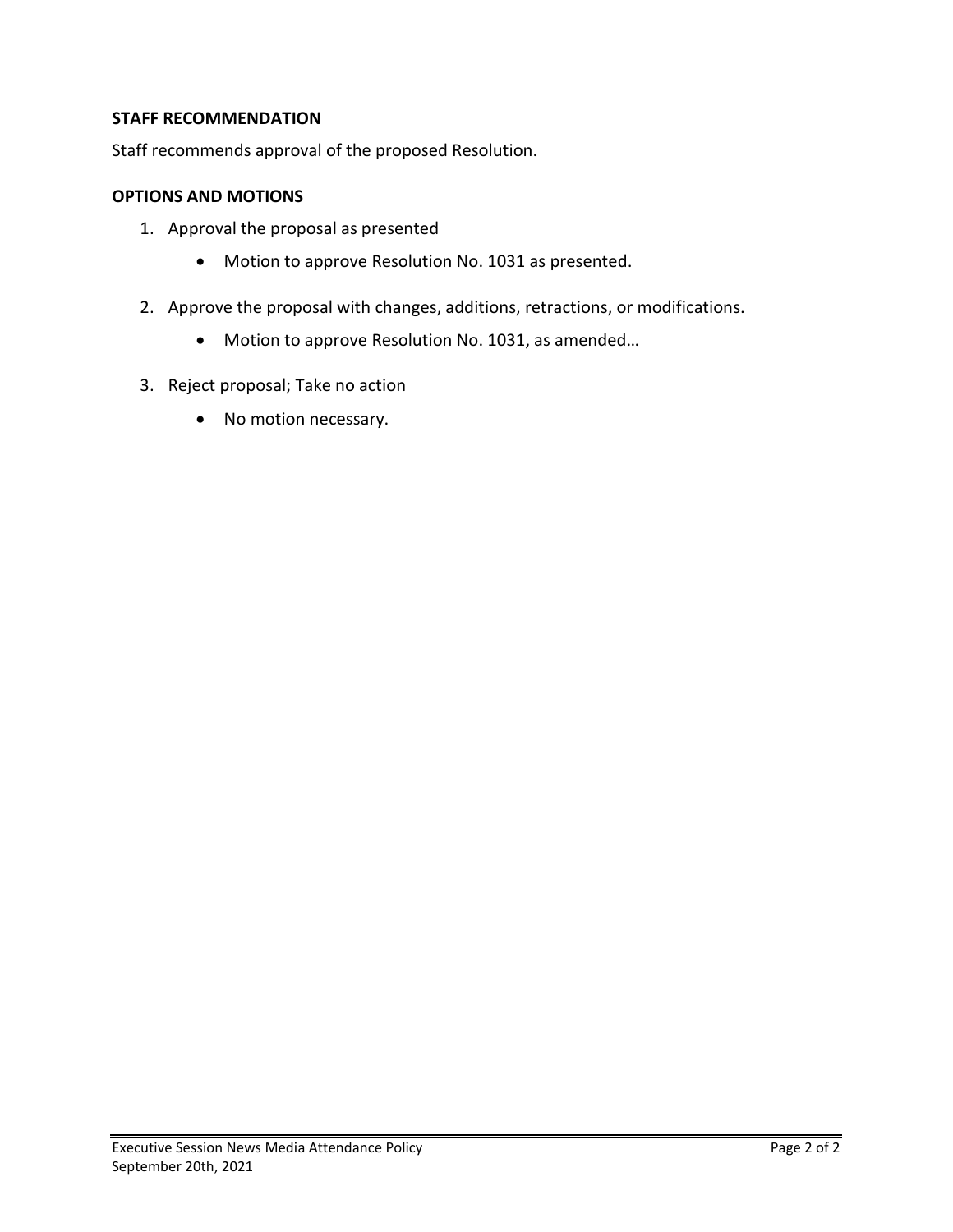# **RESOLUTION NO. 1031 EXECUTIVE SESSION NEWS MEDIA ATTENDANCE POLICY**

**WHEREAS,** Oregon Public Meetings Law provides that representatives of the news media shall be allowed to attend certain executive sessions of public bodies, but may be required to not disclose specified information (ORS 192.660(4)); and

**WHEREAS,** because at the time state law relating to media attendance at executive sessions was adopted "news media" consisted of entities that were institutionalized and structured to support compliance with the requirements of ORS 192.660(4), the law includes no express mechanism for enforcing those requirements; and

**WHEREAS,** technological advances since the time the public meeting law was initially adopted have resulted in development of communication mechanisms allowing virtually any individual or entity to disseminate information widely; and

**WHEREAS,** The City of Stayton finds that in that absence of a statutory definition of "news media" as that term is used in ORS 192.660(4) it is necessary to adopt a policy that implements the intent of the public meetings law relating to executive session attendance without precluding attendance by internet-based or other "non-traditional" information disseminators that are institutionalized and committed to compliance with ORS 192.660(4); and

**WHEREAS,**the City of Stayton recognizes that this policy is solely for the purpose of determining eligibility to attend executive sessions, which requires non-disclosure of specified information from executive sessions, and is not intended to otherwise define "news media" or to determine eligibility to report on the City of Stayton activities or to limit access to other City of Stayton meetings by any person;

# **NOW, THEREFORE BE IT HEREBY RESOLVED BY THE COMMON COUNCIL OF THE CITY OF STAYTON THAT THE FOLLOWING IS DECLARED AND RESOLVED:**

- 1. Currently Recognized News Media Organizations. The following entities are hereby recognized as news media organizations eligible to attend executive sessions because they have an established history of meeting the requirements of this policy:
	- a. Stayton Mail
	- b. Statesman Journal
	- c. The Oregonian

No other entity shall be permitted to attend an executive session unless it is recognized through the process described in Section 2 below.

2. Recognition of Other News Media Organizations.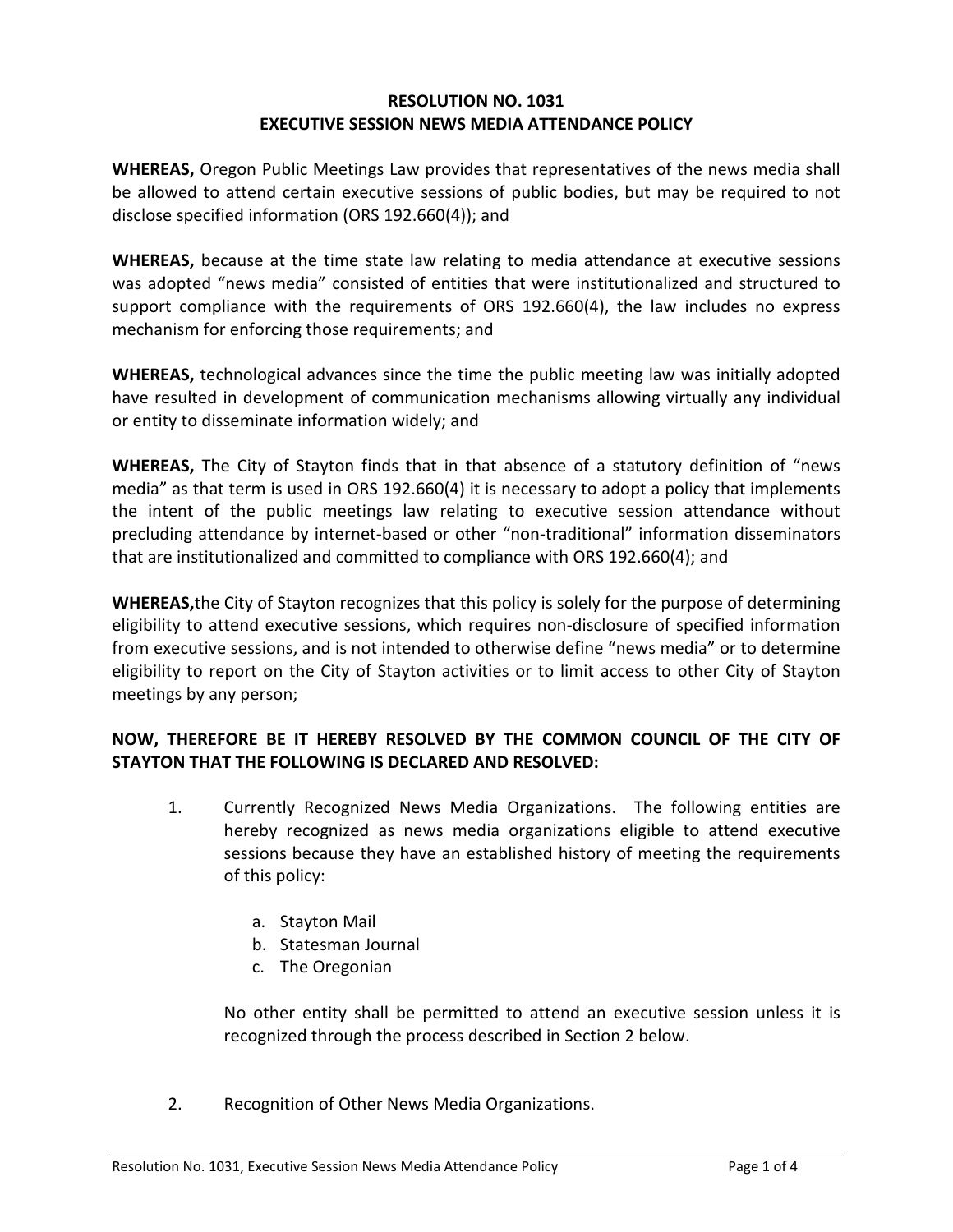a. The following entities are recognized as news media organizations eligible to attend executive sessions:

(1). A general or associate member newspaper of the Oregon Newspaper Publisher Association, a broadcast member of the Oregon Association of Broadcasters or a member of the Associated Press; or

(2). A newspaper that the City of Stayton uses for publication of public notices and that meets the requirement of ORS 193.020; or

 (3). An entity recognized by the City of Stayton as being a news source that: A. is organized and operated to regularly and continuously publish, broadcast, transmit via the internet or otherwise disseminate news to the public, and that regularly reports on activities of the City of Stayton or matters of the nature under consideration by the City of Stayton ; and

b. Is determined by the City of Stayton to be a business entity that is institutionalized and committed to, and structured to support the terms of ORS 192.660(4). In making this determination, the City of Stayton may consider and weigh any factors that it deems to be relevant, including, without limitation, the existence of any of the following factors:

 i. the entity has multiple personnel with defined roles within its organizational structure;

 ii. the names of the news-reporting personnel and responsible entity management personnel, together with addresses and contact telephone numbers, are readily available;

 iii. the entity has an available process for correcting errors, including violations of executive statutes, by a person with authority to take corrective measures.

 (1). For the purpose of this policy, "institutionalized" means long-established or well-established.

 (2). ORS 192.660(4). Representatives of the news media shall be allowed to attend executive sessions other than those held under subsection (2)(d) of this section relating to labor negotiations or executive session held pursuant to ORS 332.061(2) but the governing body may require that specific information be undisclosed.

c. It shall be the entity's burden to persuade the City of Stayton by substantial evidence that it should be recognized as a news media organization meeting the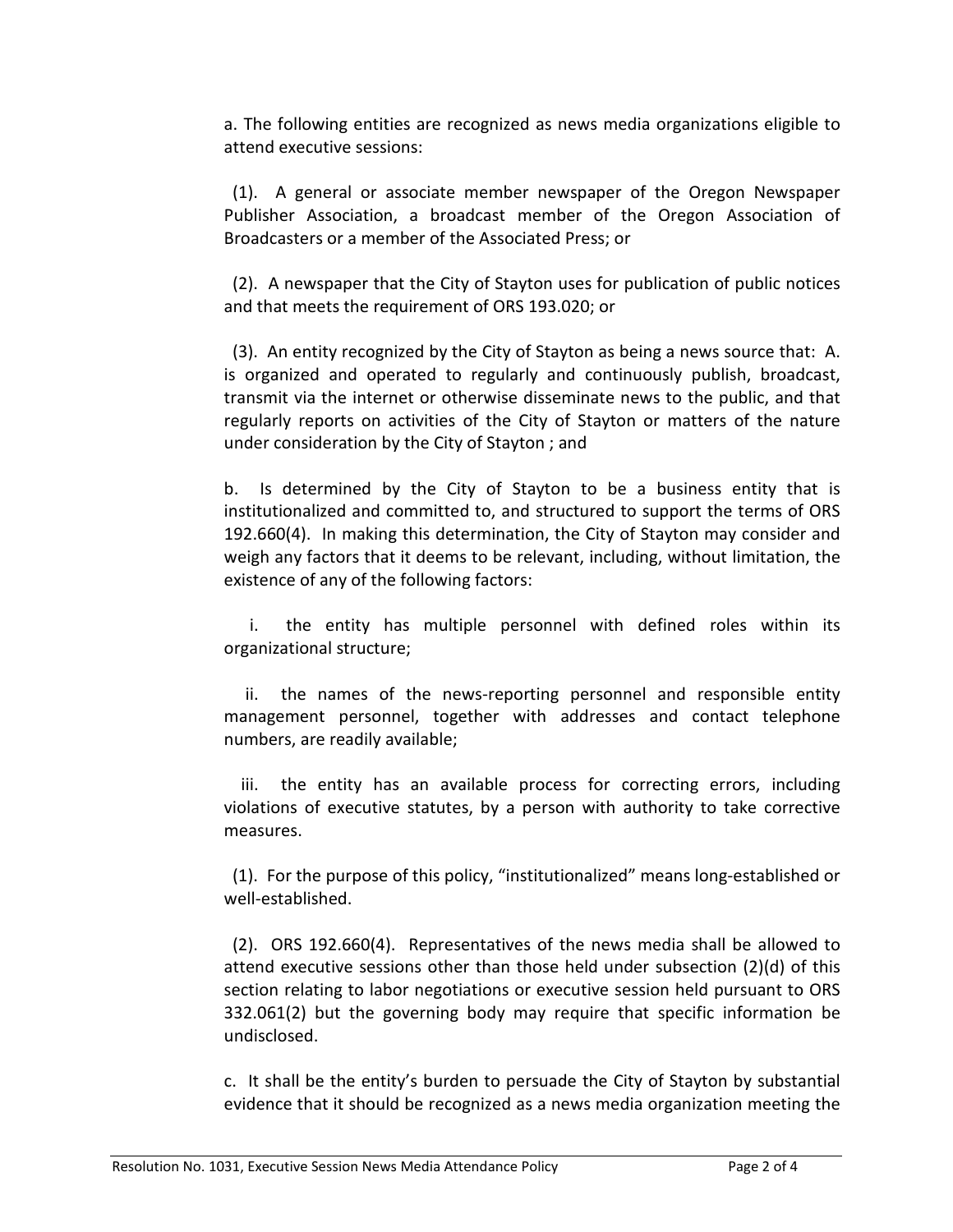criteria in Section 2 (a) of this policy. Such evidence must be submitted 15 days in advance of the first executive session that the entity desires to attend. The City of Stayton shall make a determination within 45 days of receiving the evidence submitted by the entity. The City of Stayton may elect to forgo this procedure in cases where the City of Stayton, in its sole discretion, determines that it can immediately recognize that an entity qualifies under this policy or in cases where the public body, in its sole discretion, determines that other good cause exists for making an expedited determination. A determination that the entity is not recognized shall be based upon written findings addressing the criteria Section 2 (a).

- 3. Attendance at Executive Sessions. Representatives of news media organizations recognized pursuant to Sections 1 and 2 of this policy shall be allowed to attend executive sessions, except as described in ORS 192.660(4) and 192.660(5), pursuant to the following process:
	- a. The representative must provide substantial evidence persuading the City of Stayton, that he or she is a news reporter for the recognized news media organization. In making its determination whether to recognize the person as a representative of the news media organization, the City of Stayton shall require:

 (i). A press badge or identification issued by the recognized news media organization, plus proof of identity (such as a driver's license); or

(ii). A recently published news article in the recognized news media organization publication or broadcast, with the person's byline, or a masthead showing the person's name as a member of the news gathering staff of the news media organization, plus proof of identity; or

 (iii). A letter on letterhead from an editor of the recognized news media organization in which the editor states that the reporter is covering the meeting for the news media organization, plus proof of identity.

- b. Representatives of the news media are not permitted to attend executive sessions involving deliberations with person designated to carry on labor negotiations. ORS 192.660(4). If the executive session is being held for the purpose of conferring with counsel about current litigation or litigation likely to be filed, the City of Stayton shall exclude any member of the news media from attending if the member is a party to the litigation to be discussed or is an employee, agent or contractor of news media organization that is a party to the litigation. ORS 192.660(5).
- c. The City of Stayton may require that a request to attend an executive session be made in writing on a form provided by the City of Stayton. The form shall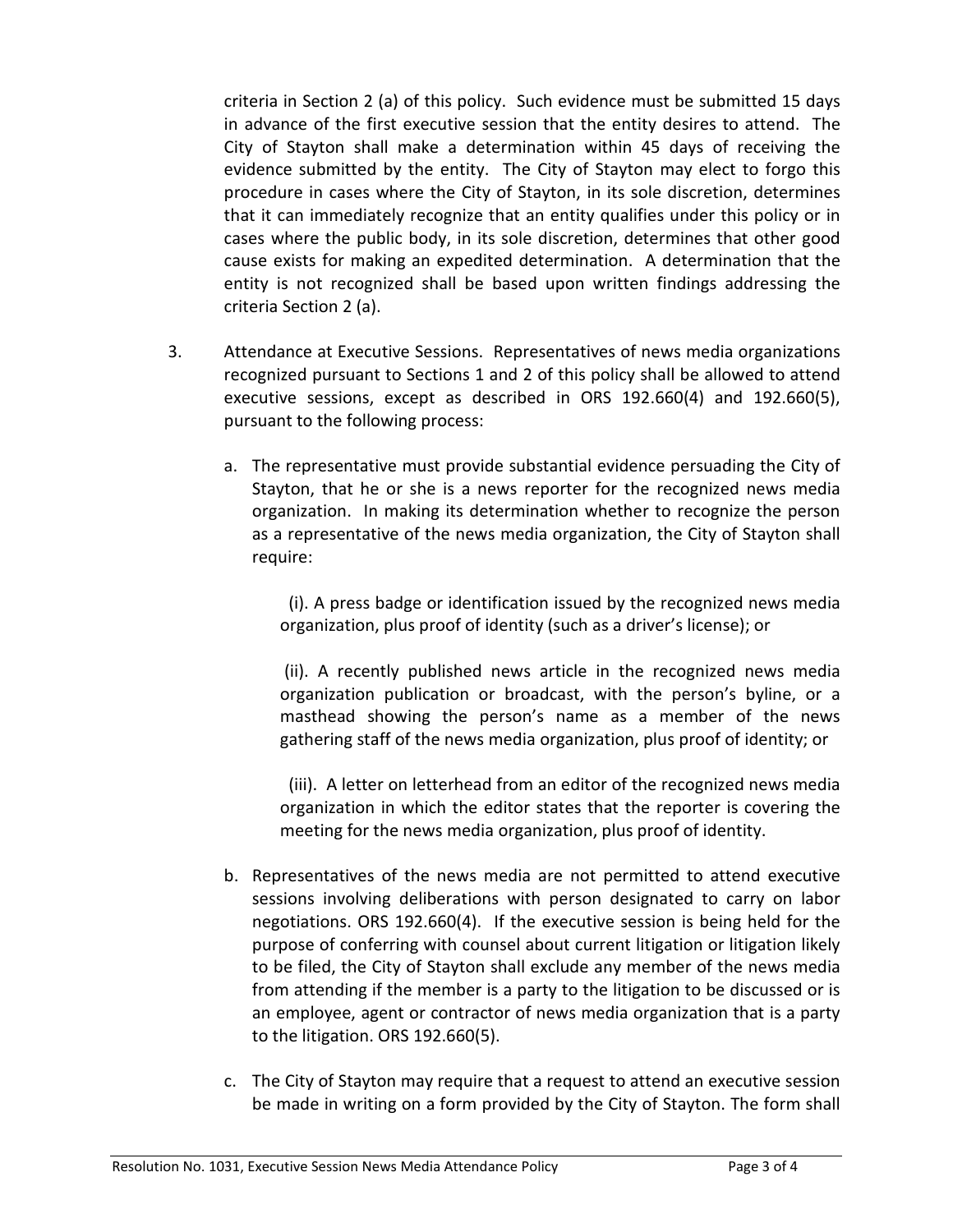require disclosure of the person's name, the entity for which he or she is a news reporter and shall require submission of evidence described in Subsection 3(a) (1), (2) or (3) of this policy. The form shall also include a signature line whereby the person certifies that they are gathering news for a recognized news media organization, that the information given is true and that they agree to comply with ORS 192.660(4).

- d. The City of Stayton may consider any relevant evidence provided or gathered in making its decision as to whether a person shall be recognized as a representative of a recognized news media organization.
- 4. Recording Devices Prohibited. Cameras, tape recorders and other recording devices shall not be used in executive sessions, except official executive session tapes that may be made by the City of Stayton staff.
- 5. Exclusion Based on a Direct Personal Interest. A representative if a news media organization that has a direct personal interest in the subject of the executive session that would frustrate the purpose of the executive session may be barred from attending.
- 6. Application to Boards and Commissions. These policies and procedures shall apply to the City of Stayton and all its boards and commissions.

PASSED BY THE STAYTON CITY COUNCIL AND SIGNED ON THIS 20TH DAY OF SEPTEMBER 2021.

\_\_\_\_\_\_\_\_\_\_\_\_\_\_\_\_\_\_\_\_\_\_\_\_\_\_\_\_\_\_\_

SIGNED: ATTEST:

Henry A. Porter Mayor **Manager** Keith D. Campbell, City Manager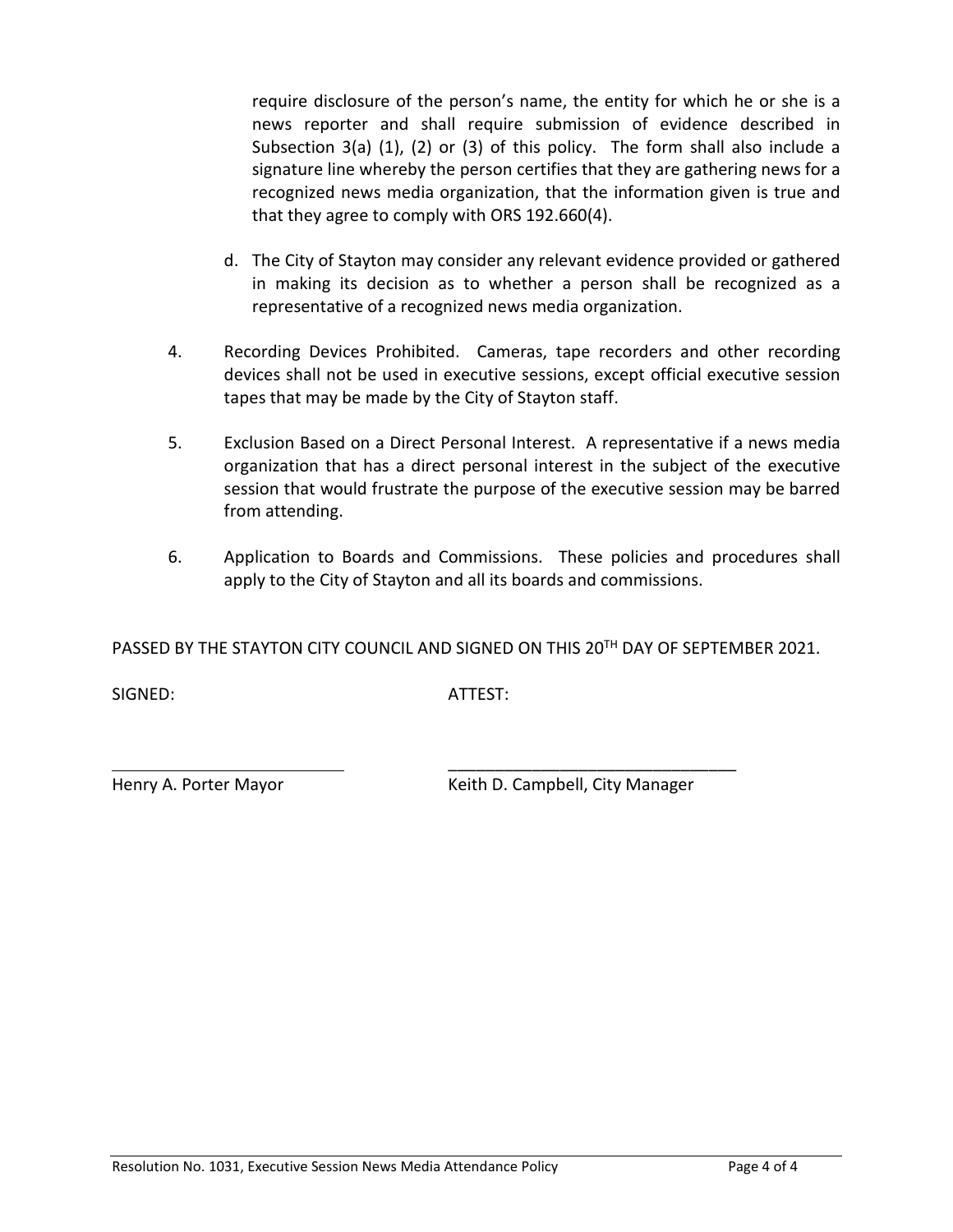

# **CITY OF STAYTON**

# M E M O R A N D U M

| TO:             | <b>Mayor Henry Porter and the Stayton City Council</b> |
|-----------------|--------------------------------------------------------|
| FROM:           | Lance S. Ludwick P.E., Director of Public Works        |
| <b>DATE:</b>    | <b>September 20, 2021</b>                              |
| <b>SUBJECT:</b> | <b>Annual TMDL Report</b>                              |

# **ENCLOSURE(S)**

• TMDL 2020-2021 Tracking Matrix

# **BACKGROUND INFORMATION**

As part of a watershed approach to water quality problems, the State of Oregon has developed a Total Maximum Daily Load (TMDL) and Water Quality Management Plan (WQMP) for each water body that does not meet specific water quality standards. The Willamette River is among these water quality impaired bodies of water for parameters of *temperature, mercury, and bacteria.*

The United States EPA approved the Willamette River Basin TMDL (WB-TMDL) on September 29, 2006. In the WB-TMDL, the City of Stayton is listed as a Designated Management Agency (DMA) because it is bordered by Mill Creek and the North Santiam River, which are Willamette River tributaries. As a DMA, Stayton is responsible for water quality within its jurisdiction and is required to submit a TMDL Implementation Plan Annual Report to the Oregon Department of Environmental Quality (DEQ) under Oregon Administrative Rule 340-042-0080(3).

This report provides a comprehensive description of Stayton's ongoing and planned efforts to reduce targeted pollutant loadings in accordance with the WB-TMDL.

### **Oregon Statewide Land Use Goals**

In 1973 the Oregon State Legislature established statewide standards to be used by local government agencies in land use planning. The intent of the standards was to protect Oregon's natural resources and promote economic development. The Department of Land Conservation and Development (DLCD) was created at that time to be the administrative agency to manage these standards.

Over time, these standards have evolved into a set of 19 Land Use and Planning goals covering everything from Citizen Involvement to the Preservation of Ocean Resources. As not all of the goals directly apply to the WB-TMDL, DEQ has shown interest in the position of Stayton in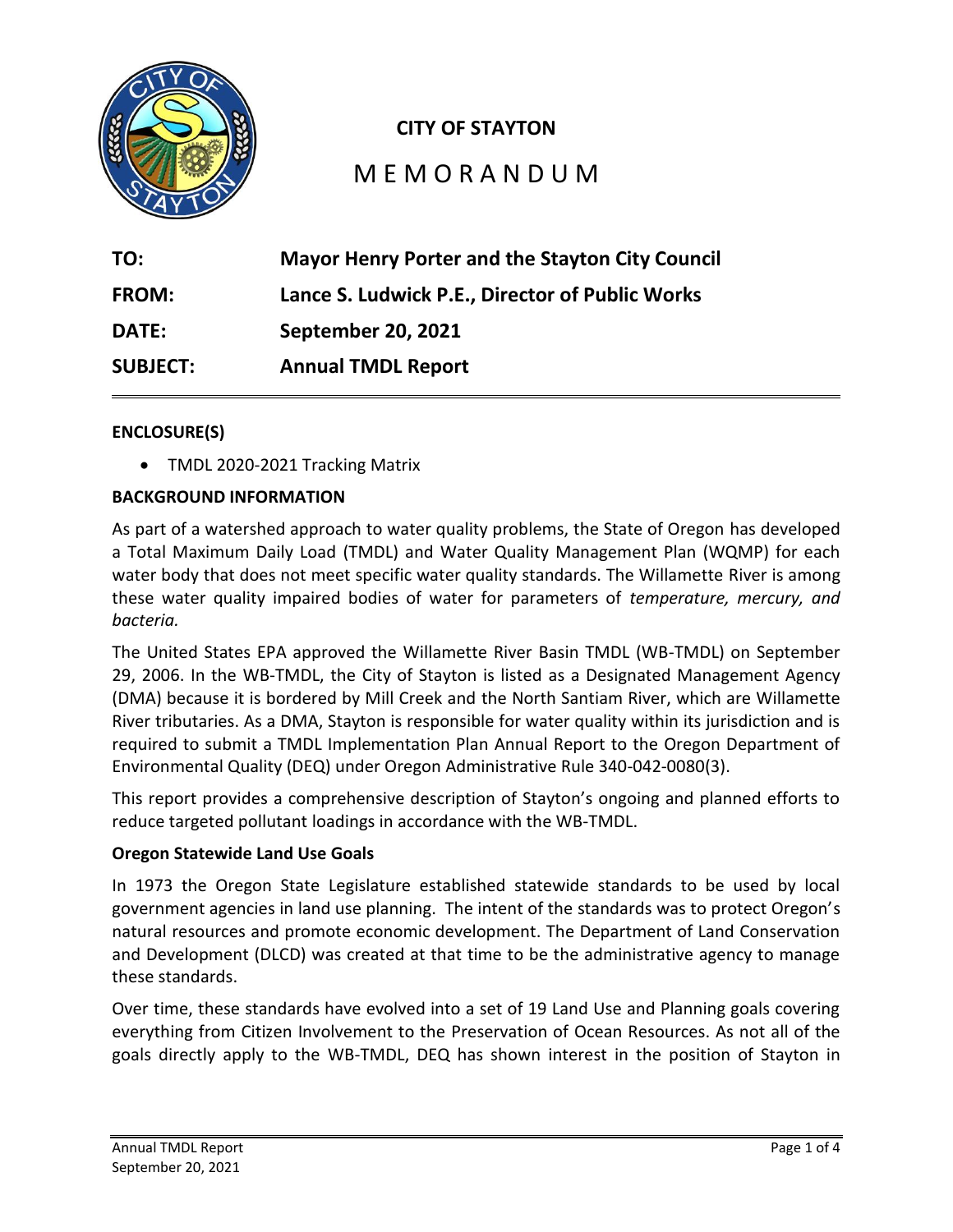relation to Statewide Land Use and Planning Goals 5 and 6 because these are the pertinent sections with regard to the Implementation Plan.

Statewide Planning Goal 5 is to protect natural resources, and conserve scenic and historic areas and open spaces. In correlation with this goal, local governments are to adopt programs that will achieve this goal. Part of this is to inventory riparian corridors and establish policies to protect them.

Statewide planning Goal 6 is similar to Goal 5 in that the objective is to maintain and improve the quality of the air, water, and land resources of the state. All waste and process discharges cannot exceed the carrying capacity of the water resources nor degrade nor threaten them.

The City's Comprehensive Plan was updated in 2013 and addresses all of the statewide land use goals. The Comprehensive Plan has been acknowledged by DLCD to be compliant with the statewide goals. The City's ongoing land use practices, permitting practices, and development code are consistent with the land use goals and the proposed management strategies in the implementation plan.

# **Existing Water Quality**

Stayton's TMDL efforts focus on the waters within the City's jurisdiction which include the Salem Ditch, the North Santiam River, Mill Creek, and the Power Canal (also known as the Stayton Ditch).

The majority of the City's urban impact is on the Salem Ditch, which travels east to west along the south border of the city, then turns north and runs along the Stayton's west border, ultimately discharging to Mill Creek in the northwest corner of the city limits.

# **Management Strategies**

The following sub-sections describe Stayton's management strategies for reducing temperature, mercury, and bacteria. Some of the strategies are already in place and have been identified in their scheduled implementation as 'ongoing'. Strategies that have been selected as part of this plan to fill the gaps have specific implementation dates as chosen by the City according to the resources available. The strategies, along with the benchmarks and schedules, are summarized in the enclosed Tracking Matrix.

# • *Temperature*

The WB-TMDL has established a temperature TMDL to create a healthier environment for salmon and trout species found in the Willamette Basin. There is not one target temperature for the entire basin, because the optimum temperatures vary by location according to the fish habitat designation for the area. DEQ would like to see efforts from Stayton to address temperature concerns through protection, restoration, or creation of riparian vegetation. The effects of temperature loading can be minimized if the waterbody is deep and well shaded.

The City's Land Use and Development Code contains provisions that require riparian setbacks as a measure of protecting the riverbanks and promoting stream health. This code will continue to promote cooler water temperatures as the City develops beyond its current limits. The City's goal is to continue the practice of enforcing the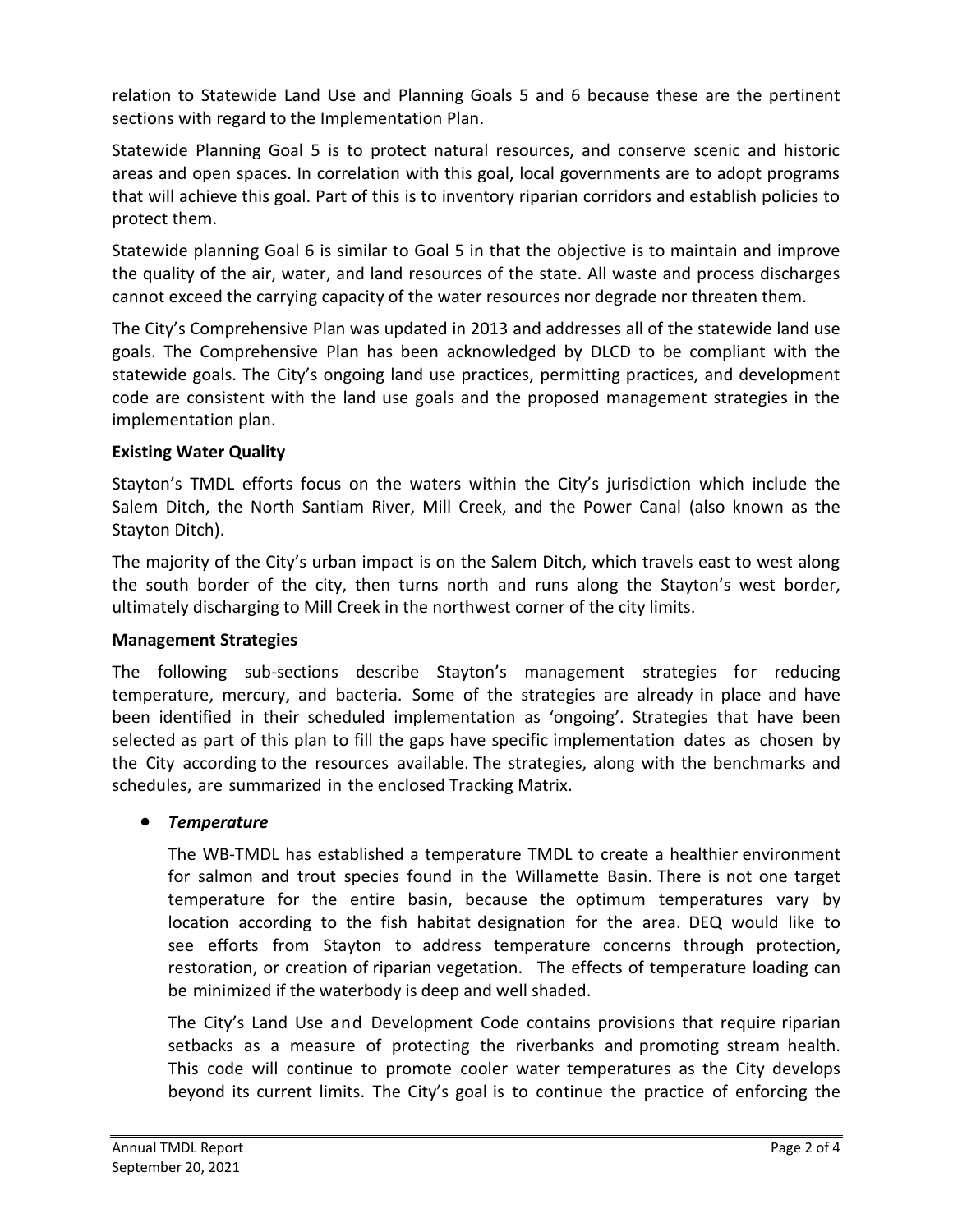existing land use code through the development review and approval process. As part of this year's report, an analysis of the effectiveness of the City's riparian management provisions was conducted. The analysis found that between 2008 and 2020 there was a decrease of only 0.05 acres in tree/forest cover in the riparian area covered by the Natural Resource Overlay District. There was also a decrease of 0.59 acre in grass/lawn/cropland and an increase of 1.61 acres of shrubs/blackberries. Land with a cover type of buildings, gravel, or pavement decreased by 0.92 acres.

• *Mercury*

Mercury is a pollutant of concern because of its toxicity and its tendency to bioaccumulate. Bioaccumulation is the process by which a substance builds up in concentration in living organisms as they take in contaminated air, water, or food because the substances can only be metabolized very slowly. The toxic effects of mercury poisoning range from debilitation to death.

Mercury is a natural soil component common throughout the Willamette Basin, and soil erosion accounts for nearly half of all the mercury found in the Willamette River and its tributaries. Automobile emissions, dental fillings, light bulbs, and thermometers are a few of the common non-natural sources of mercury.

The City of Stayton has identified sediment in sediment laden stormwater and air pollution as two primary sources of mercury loading in the surrounding waters. To address sediment carried by stormwater, the City will focus on reducing runoff from construction sites, and reducing sediment loads in stormwater through improved maintenance practices.

To reduce sediment loading from stormwater, the City currently sweeps the streets on a regular basis and cleans a portion of the stormwater catch basins and stormwater lines annually.

• *Bacteria*

Bacteria concentrations in water are typically measured by an indicator group of bacteria such as E. coli in units of Most Probable Number (MPN) per unit volume. Potential sources of bacteria include failing septic systems, leaking sewer lines, substandard wastewater effluent discharges, pet waste, livestock waste, duck feeding areas, and cross-connections.

Stayton has reviewed the potential sources of bacterial contamination and has determined that pet waste, poorly maintained sewer lines, and cross-connections are the areas on which they will focus their management efforts.

The City has installed pet waste stations in local parks to encourage owners to clean up after their pets. The City plans to inventory theses stations to determine quantities, locations, installation years, and other data necessary to assess additional needs. The City will continue to stock and maintain the stations, as well as inventory the existing stations and assess additional needs.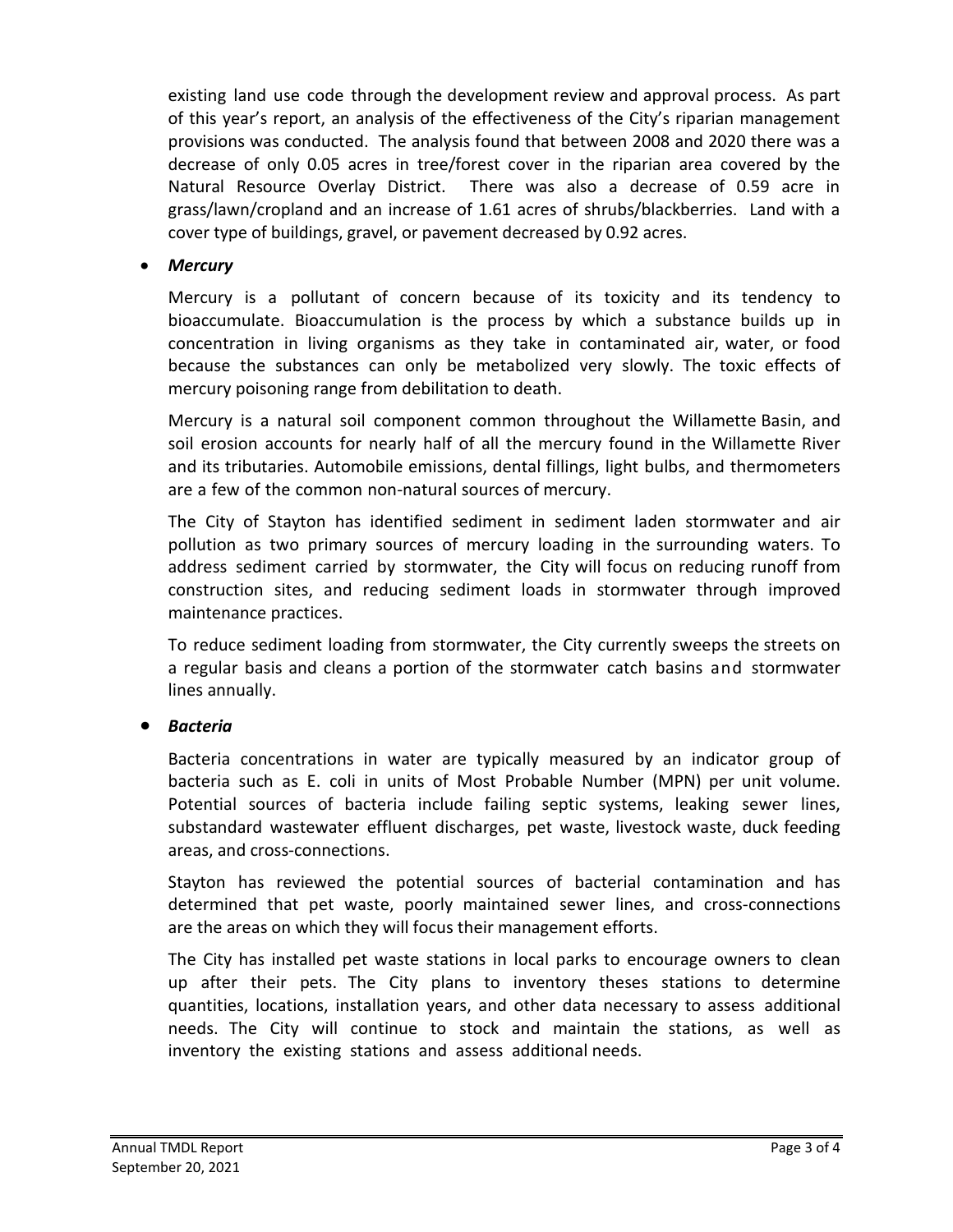The City currently cleans and inspects the sewer system periodically. The goal is to continue this practice and commit to a schedule of cleaning and inspecting every line once every five years. The anticipated outcome of this effort is well maintained lines that will prevent sewage leaking or overflowing and reaching the natural waters surrounding the city.

The specific implementation schedules and benchmarks for each of these strategies are listed in the Tracking Matrix.

# **STAFF RECOMMENDATION**

The TMDL report matrix recommends that staff present the annual TMDL Report Matrix to City Council for approval. Staff recommends approval of the 2021 TMDL Matrix as presented.

# **OPTIONS & MOTIONS**

- Approve 2021 TMDL report Matrix as presented. Move to approve the 2021 TMDL Report as presented.
- Approve 2021 TMDL report Matrix with modification.

Move to approve the 2021 TMDL Report with the following modifications....